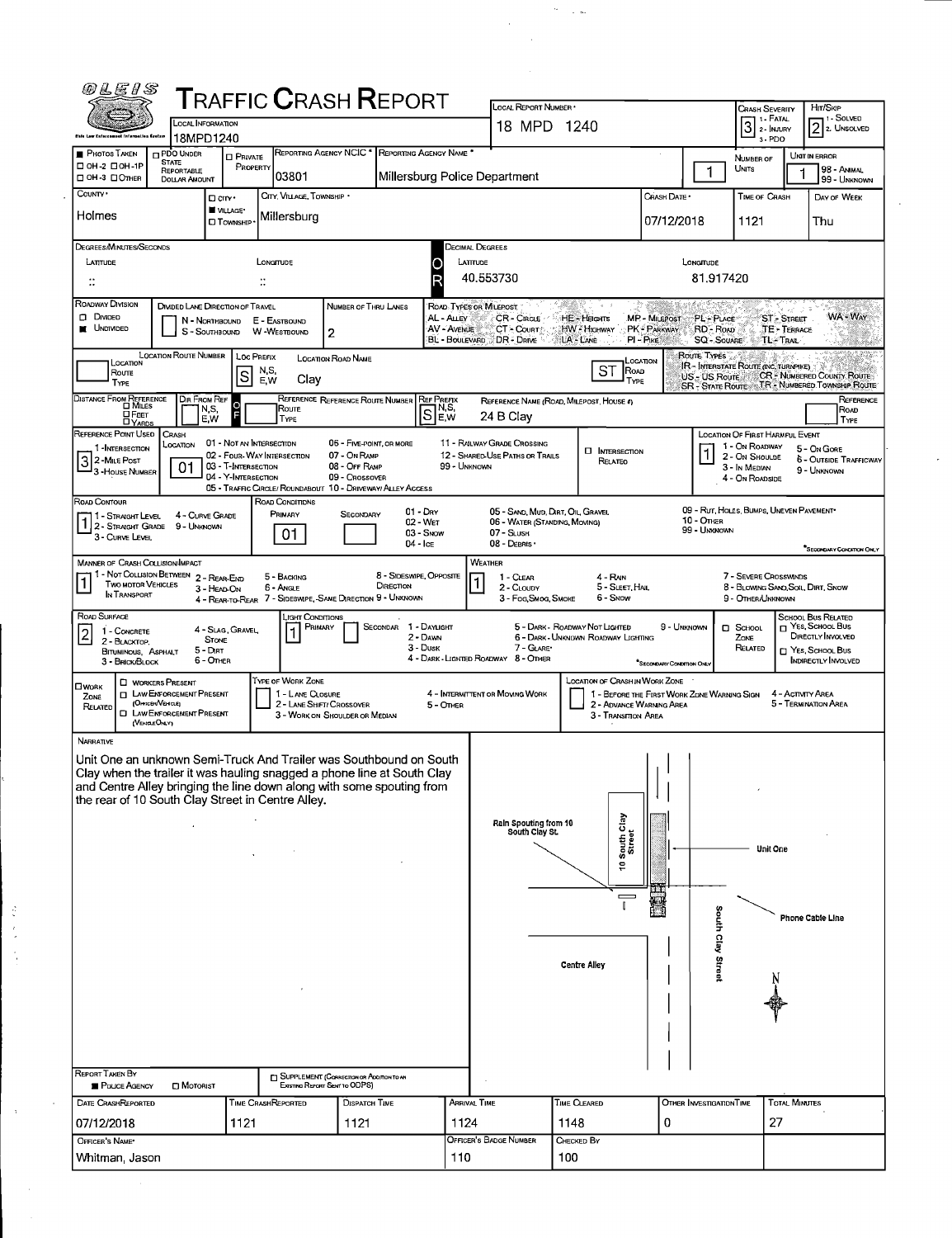|                                                                            |                                                                                    | UNIT                                                                     |                            |                                                                                |                                                                                                         |                                                                                                                                       |                   |                                                                                    |                                                  |                       |                                                                                                 |                                                                      |                                                                                             |                                                                                                                             |  |
|----------------------------------------------------------------------------|------------------------------------------------------------------------------------|--------------------------------------------------------------------------|----------------------------|--------------------------------------------------------------------------------|---------------------------------------------------------------------------------------------------------|---------------------------------------------------------------------------------------------------------------------------------------|-------------------|------------------------------------------------------------------------------------|--------------------------------------------------|-----------------------|-------------------------------------------------------------------------------------------------|----------------------------------------------------------------------|---------------------------------------------------------------------------------------------|-----------------------------------------------------------------------------------------------------------------------------|--|
|                                                                            |                                                                                    |                                                                          |                            |                                                                                |                                                                                                         |                                                                                                                                       |                   |                                                                                    |                                                  |                       | LOCAL REPORT NUMBER                                                                             |                                                                      |                                                                                             |                                                                                                                             |  |
|                                                                            |                                                                                    |                                                                          |                            |                                                                                |                                                                                                         |                                                                                                                                       |                   |                                                                                    |                                                  |                       | 18 MPD 1240                                                                                     |                                                                      |                                                                                             |                                                                                                                             |  |
| OWNER NAME: LAST, FIRST, MIDDLE ( C) SAME AS DRIVER )<br><b>UMT NUMBER</b> |                                                                                    |                                                                          |                            |                                                                                |                                                                                                         |                                                                                                                                       |                   |                                                                                    | OWNER PHONE NUMBER                               |                       |                                                                                                 | DAMAGE SCALE                                                         |                                                                                             | DAMAGE AREA<br>FRONT                                                                                                        |  |
| , ,<br>OWNER ADDRESS: CITY, STATE, ZIP<br>□ SAME AS DRIVER )               |                                                                                    |                                                                          |                            |                                                                                |                                                                                                         |                                                                                                                                       |                   |                                                                                    |                                                  |                       | g                                                                                               | п                                                                    |                                                                                             |                                                                                                                             |  |
| ЮH                                                                         |                                                                                    |                                                                          |                            |                                                                                |                                                                                                         |                                                                                                                                       |                   |                                                                                    |                                                  |                       |                                                                                                 | 1 - Nove                                                             |                                                                                             | o                                                                                                                           |  |
| LP STATE<br>LICENSE PLATE NUMBER<br>VEHICLE IDENTIFICATION NUMBER          |                                                                                    |                                                                          |                            |                                                                                |                                                                                                         |                                                                                                                                       |                   |                                                                                    |                                                  |                       | # Occupants                                                                                     | 2 - Minor                                                            |                                                                                             |                                                                                                                             |  |
|                                                                            |                                                                                    |                                                                          |                            |                                                                                |                                                                                                         |                                                                                                                                       |                   |                                                                                    |                                                  |                       | 1.                                                                                              | 3 - FUNCTIONAL                                                       |                                                                                             | α<br>г                                                                                                                      |  |
| VEHICLE YEAR                                                               | <b>VEHICLE MAKE</b>                                                                |                                                                          |                            |                                                                                |                                                                                                         | VEHICLE COLOR<br><b>VEHICLE MODEL</b>                                                                                                 |                   |                                                                                    |                                                  |                       | 4 - DISABLING                                                                                   |                                                                      |                                                                                             |                                                                                                                             |  |
| 0<br>Proof of<br>п                                                         | <b>INSURANCE COMPANY</b>                                                           |                                                                          |                            |                                                                                |                                                                                                         | Policy Number<br>Towed By                                                                                                             |                   |                                                                                    |                                                  |                       |                                                                                                 | 9 - UNKNOWN                                                          |                                                                                             | о<br>ם<br>O                                                                                                                 |  |
| INSURANCE<br>SHOWN                                                         |                                                                                    |                                                                          |                            |                                                                                |                                                                                                         |                                                                                                                                       |                   |                                                                                    |                                                  |                       |                                                                                                 |                                                                      |                                                                                             |                                                                                                                             |  |
| CARRIER NAME, ADORESS, CITY, STATE, ZIP                                    |                                                                                    |                                                                          |                            |                                                                                |                                                                                                         |                                                                                                                                       |                   |                                                                                    |                                                  |                       |                                                                                                 |                                                                      |                                                                                             | CARRIER PHONE                                                                                                               |  |
| US DOT                                                                     |                                                                                    | <b>VEHICLE WEIGHT GVWR/GCWR</b>                                          |                            |                                                                                |                                                                                                         | Cargo Body Type                                                                                                                       |                   |                                                                                    |                                                  |                       | TRAFFICWAY DESCRIPTION                                                                          |                                                                      |                                                                                             |                                                                                                                             |  |
| HM PLACARD ID NO.                                                          |                                                                                    |                                                                          | 2 - 10,001 To 26,000k Las  | 1 - LESS THAN OR EQUAL TO 10K LBS                                              | 01                                                                                                      | 01 - No CARGO BODY TYPE/NOT APPLICABL 09 - POLE<br>02 - Bus/VAN (9-15 SEATS, INC DRIVER)                                              |                   | 10 - CARGO TANK                                                                    |                                                  |                       | 1 - Two-Way, Not Divideo                                                                        |                                                                      |                                                                                             | 2 - Two Way, Not Divideo, Continuous Left Turn Lane                                                                         |  |
|                                                                            |                                                                                    |                                                                          | 3 - MORE THAN 26,000K LBS. |                                                                                |                                                                                                         | 03 - Bus (16+ Seats, Inc Driver)<br>04 - VEHICLE TOWING ANOTHER VEHICLE<br>05 - Logging                                               |                   | 11 - FLAT BED<br>12 - Dump<br>13 - CONCRETE MIXER                                  |                                                  |                       | 4 - Two Way, Divided, Positive Median Barrier                                                   |                                                                      | 3 - T WO-WAY, DIVIDED, UNPROTECTEO(PAINTED OR GRASS >4FT.) MEDIA                            |                                                                                                                             |  |
|                                                                            | <b>HM CLASS</b>                                                                    | <b>D</b> RELATED                                                         | <b>HAZARDOUS MATERIAL</b>  |                                                                                |                                                                                                         | <b>06 - INTERMODAL CONTAINER CHASIS</b><br>07 - CARGO VAN ENGLOSED BOX                                                                |                   | 14 - AUTO TRANSPORTER<br>15 - GARBAGE /REPUSE                                      |                                                  |                       | 5 - ONE-WAY TRAFFICWAY                                                                          |                                                                      |                                                                                             |                                                                                                                             |  |
|                                                                            | <b>NUMBER</b>                                                                      |                                                                          |                            |                                                                                |                                                                                                         | 08 - GRAIN, CHIPS, GRAVEL                                                                                                             |                   | 99 - OTHER/UNKNOWN                                                                 |                                                  |                       | <b>E</b> HIT / SKIP UNIT                                                                        |                                                                      |                                                                                             |                                                                                                                             |  |
| NON-MOTORIST LOCATION PRIOR TO IMPACT                                      |                                                                                    | 01 - INTERSECTION - MARKED CROSSWAL                                      |                            | TYPE OF USE                                                                    |                                                                                                         | <b>UNTTYPE</b>                                                                                                                        |                   |                                                                                    |                                                  |                       |                                                                                                 |                                                                      |                                                                                             | PASSENGER VEHICLES (LESS THAN 9 PASSENGERS MEDIHEAVY TRUCKS OR COMBO UNTS > 10KLBS BUS VAN LIMO(9 OR MORE INCLUDING DRIVER) |  |
|                                                                            | 03 - INTERSECTION OTHER                                                            | 02 - INTERSECTION - NO CROSSWALK                                         |                            | 1 - PERSONAL                                                                   |                                                                                                         | 99<br>01 - Sub-COMPACT<br>02 - COMPACT                                                                                                |                   |                                                                                    |                                                  |                       | 14 - SINGLE UNIT TRUCK: 3+ AXLES                                                                |                                                                      |                                                                                             | 13 - SINGLE UNIT TRUCK OR VAN 2AXLE, 6 TIRES 21 - BUS/VAN (9-15 SEATE, INC DRIVEN)<br>22 - Bus (16+ Seate, Inc Driver)      |  |
|                                                                            | 06 - BICYCLE LANE                                                                  | 04 - MIDBLOCK - MARKED CROSSWALK<br>05 - TRAVEL LANE - OTHER LOCATION    |                            | 2 - COMMERCIAL                                                                 |                                                                                                         | 99 - UNKNOWN 03 - MID SIZE<br>OR HIT/SKIP<br>04 - Fuu, Size                                                                           |                   |                                                                                    |                                                  |                       | 15 - SINGLE UNIT TRUCK / TRAILER<br>16 - Truck/Tractor (BOBTAIL)                                |                                                                      | NON-MOTORIST                                                                                | 23 - ANIMAL WITH RIDER                                                                                                      |  |
|                                                                            | 07 - SHOULDER/ROADSIDE<br>08 - Sidewalk                                            |                                                                          |                            | 3 - GOVERNMENT                                                                 |                                                                                                         | 05 - Minivan<br>06 - Sport Uttury Venicle                                                                                             |                   |                                                                                    | 17 - TRACTOR/SEMI-TRAILER<br>18 - Tractor/Double |                       |                                                                                                 | 24 - ANIMAL WITH BUGGY, WAGON, SURREY<br>25 - BICYCLE/PEDACYCLIST    |                                                                                             |                                                                                                                             |  |
|                                                                            | 10 - DRIVE WAY ACCESS                                                              | 09 - MEDIAN/CROSSING ISLAND                                              |                            | <b>IT IN EMERGENCY</b>                                                         | 07 - Prckup<br>19 - TRACTOR/TRIPLES<br>$08 - V_{AN}$<br>20 - OTHER MEDIHEAVY VEHICLE<br>09 - MOTORCYCLE |                                                                                                                                       |                   |                                                                                    |                                                  |                       | 26 - PEDESTRIAN/SKATER<br>27 - OTHER NON-MOTORIST                                               |                                                                      |                                                                                             |                                                                                                                             |  |
|                                                                            | 12 - NON-TRAFFICWAY AREA                                                           | 11 - SHARED-USE PATH OR TRAIL                                            |                            | <b>RESPONSE</b>                                                                | 10 - MOTORIZED BICYCLE<br>11 - SNOWMOBILE/ATV                                                           |                                                                                                                                       |                   |                                                                                    |                                                  | HAS HM PLACARD        |                                                                                                 |                                                                      |                                                                                             |                                                                                                                             |  |
|                                                                            | 99 - OTHER/LINKNOWN                                                                |                                                                          |                            | 09 - AMBULANCE                                                                 |                                                                                                         | 12 - OTHER PASSENGER VEHICLE<br>17 - FARM VEHICLE                                                                                     |                   |                                                                                    |                                                  |                       |                                                                                                 |                                                                      |                                                                                             | Астом                                                                                                                       |  |
| SPECIAL FUNCTION 01 - NONE<br>01                                           | $02 - TAT$                                                                         | 03 - RENTAL TRUCK (OVER 10KLBS)                                          |                            | $10 -$ Fine                                                                    |                                                                                                         | 18 - FARM EQUIPMENT<br>11 - Highway/MAINTENANCE 19 - MOTORHDME                                                                        | 12                | MOST DAMAGED AREA<br>01 - None                                                     | 02 - CENTER FRONT                                |                       | 08 - LEFT SIDE<br>09 - LEFT FRONT                                                               |                                                                      | 99 - UNKNOWN                                                                                | 1 1 - Non-Contact                                                                                                           |  |
|                                                                            | 05 - Bus - Transit                                                                 | 04 - Bus - SCHOOL (PUBLIC OR PRIVATE) 12 - MILITARY                      |                            | 13 - Pouce                                                                     |                                                                                                         | 20 - Gour Cart<br>03 - Right Front<br>10 - TOP AND WINDOWS<br>$21 -$ Train<br><b>IMPACT ARE 04 - RIGHT SIDE</b><br>11 - UNDERGARRIAGE |                   |                                                                                    |                                                  |                       |                                                                                                 | $\vert 3 \vert$<br>2 - Non-Collision<br>3 - STRIKING<br>$4 -$ STRUCK |                                                                                             |                                                                                                                             |  |
|                                                                            | 06 - Bus - Charter<br>07 - Bus - SHITTLE                                           |                                                                          |                            | 14 - Puauc Unurv<br>15 - OTHER GOVERNMENT                                      |                                                                                                         | 22 - OTHER (EXPLAININ NAVIRATIVE)<br>05 - Right Rear<br>12<br>06 - REAR CENTER                                                        |                   |                                                                                    |                                                  |                       | 12 - LOAD/TRAILER<br>13 - TOTAL (ALL AREAS)                                                     |                                                                      |                                                                                             | 5 - STRIKING/STRUCK<br>9 - Unickown                                                                                         |  |
| PRE-CRASH ACTIONS                                                          | 08 - Bus - Other<br>07 - LEFT REAR<br>16 - CONSTRUCTION EOIP.<br><b>14 - OTHER</b> |                                                                          |                            |                                                                                |                                                                                                         |                                                                                                                                       |                   |                                                                                    |                                                  |                       |                                                                                                 |                                                                      |                                                                                             |                                                                                                                             |  |
| 99                                                                         |                                                                                    | MOTORIST                                                                 |                            |                                                                                |                                                                                                         |                                                                                                                                       |                   | NON-MOTORIST                                                                       |                                                  |                       |                                                                                                 |                                                                      |                                                                                             |                                                                                                                             |  |
|                                                                            |                                                                                    | 01 - STRAIGHT AHEAD<br>02 - BACKING                                      |                            | 07 - MAKING U-TURN<br>08 - ENTERING TRAFFIC LANE                               |                                                                                                         | 13 - Negotiating a Curve<br>14 - OTHER MOTORIST ACTIO                                                                                 |                   |                                                                                    |                                                  |                       | 15 - ENTERING OR CROSSING SPECIFIED LOCATIO<br>16 - WALKING, RUMMUNG, JOGGING, PLAYING, CYCLING |                                                                      |                                                                                             | 21 - OTHER NON-MOTORIST ACTION                                                                                              |  |
| 99 - Unknown                                                               |                                                                                    | 03 - CHANGING LANES<br>04 - OVERTAKING/PASSING<br>05 - MAKING RIGHT TURN |                            | 09 - LEAVING TRAFFIC LANE<br>10 - PARKED                                       |                                                                                                         | 17 - WORKING<br>18 - Pushing Vehicle                                                                                                  |                   |                                                                                    |                                                  |                       |                                                                                                 |                                                                      |                                                                                             |                                                                                                                             |  |
|                                                                            |                                                                                    | 06 - Making Left Turn                                                    |                            | 11 - SLOWING OR STOPPED IN TRAFFIC<br>12 - DRIVERLESS                          |                                                                                                         |                                                                                                                                       |                   |                                                                                    | 20 - Standing                                    |                       | 19 - APPROACHING OR LEAVING VEHICLE                                                             |                                                                      |                                                                                             |                                                                                                                             |  |
| CONTRIBUTING CIRCUMSTANCE<br>PRIMARY                                       | MOTORIST                                                                           |                                                                          |                            |                                                                                |                                                                                                         |                                                                                                                                       | NDN-MOTORIST      |                                                                                    |                                                  |                       |                                                                                                 | VEHICLE DEFECTS                                                      |                                                                                             | 01 - TURN SIGNALS                                                                                                           |  |
| 99                                                                         |                                                                                    | 01 - Nome<br>02 - FALURE TO YIELD                                        |                            | 11 - IMPROPER BACKING                                                          |                                                                                                         | 12 - IMPROPER START FROM PARKED POSITION                                                                                              |                   | 22 - Nove<br>23 - IMPROPER CROSSING                                                |                                                  |                       |                                                                                                 |                                                                      |                                                                                             | 02 - HEAD LAMPS<br>03 - TAIL LAMPS                                                                                          |  |
|                                                                            |                                                                                    | 03 - Ray Rep Light<br>04 - RAN STOP STON                                 |                            |                                                                                |                                                                                                         | 13 - STOPPED OR PARKED ILLEGALLY<br>14 - OPERATING VEHICLE IN NEGLIGENT MANNER                                                        |                   | 24 - DARTING<br>25 - LYING ANDIOR ILLEGALLY IN ROADWAY                             |                                                  |                       |                                                                                                 |                                                                      | 04 - BRAKES<br>05 - STEERING                                                                |                                                                                                                             |  |
| SECONDARY                                                                  |                                                                                    | 05 - Excesseo Speed LIMIT<br>06 - UNSAFE SPEED<br>07 - IMPROPER TURN     |                            |                                                                                |                                                                                                         | 15 - Swering to Avoid (Due to External Conditions)<br>16 - WRONG SIDE/WRONG WAY                                                       |                   | 26 - FALURE TO YIELD RIGHT OF WAY<br>27 - Not Visiale (DARK CLOTHING)              |                                                  |                       |                                                                                                 |                                                                      |                                                                                             | 06 - TIRE BLOWOUT<br>07 - WORN OR SLICK TIRES                                                                               |  |
|                                                                            |                                                                                    | 08 - LEFT OF CENTER<br>09 - Foulowed Too CLoseLY/ACDA                    |                            | 17 - FALURE TO CONTROL<br>18 - Vision Obstruction                              |                                                                                                         | 19 - OPERATING DEFECTIVE EQUIPMENT                                                                                                    |                   | 28 - INATTEMTIVE<br>29 - FAILURE TO OBEY TRAFFIC SIGNS<br>/SIGNALS/OFFICER         |                                                  |                       |                                                                                                 |                                                                      | 08 - TRAILER EQUIPMENT DEFECTIVE<br>09 - MOTOR TROUBLE<br>10 - DISABLED FROM PRIDR ACCIDENT |                                                                                                                             |  |
| 99 - UMKNOWN                                                               |                                                                                    | 10 - IMPROPER LANE CHANGE<br><b>/PASSINGOFF ROAD</b>                     |                            |                                                                                |                                                                                                         | 20 - LOAD SHIFTING/FALLING/SPILLING<br>21 - OTHER IMPROPER ACTION                                                                     |                   | 30 - WRONG SIDE OF THE ROAD<br>31 - OTHER NON-MOTORIST ACTION                      |                                                  |                       |                                                                                                 |                                                                      |                                                                                             | 11 - OTHER DEFECTS                                                                                                          |  |
| <b>SEQUENCE OF EVENTS</b>                                                  |                                                                                    |                                                                          |                            |                                                                                |                                                                                                         | <b>NON-COLLISION EVENTS</b>                                                                                                           |                   |                                                                                    |                                                  |                       |                                                                                                 |                                                                      |                                                                                             |                                                                                                                             |  |
| 24                                                                         |                                                                                    |                                                                          |                            | 6                                                                              |                                                                                                         | 01 - OVERTURN/ROLLOVER<br>02 - FIRE/EXPLOSION                                                                                         |                   | 06 - EQUIPMENT FAILURE                                                             | (BLOWN TIRE, BRANE FAILIRE, ETC)                 |                       |                                                                                                 | 10 - Cross Median<br>11 - Cross Center Line                          |                                                                                             |                                                                                                                             |  |
| Frest<br>HARMPUL                                                           | HARMFUL                                                                            | Most                                                                     |                            | 99 - UNKNOWN                                                                   |                                                                                                         | 03 - IMMERSION<br>04 - JACKKNIFE                                                                                                      |                   | 07 - SEPARATION OF UNITS<br>08 - RAN OFF ROAD RIGHT                                |                                                  |                       |                                                                                                 | OPPOSITE DIRECTION OF TRAVEL<br>12 - DOWNHILL RUNAWAY                |                                                                                             |                                                                                                                             |  |
| EVENT                                                                      |                                                                                    | EVENT                                                                    |                            |                                                                                |                                                                                                         | 05 - CARGO/EQUIPMENT LOSS OR SHIFT<br>COLLISION WITH FIXED, OBJECT                                                                    |                   | 09 - RAN OFF ROAD LEFT                                                             |                                                  |                       |                                                                                                 | 13 - OTHER NON-COLLISION                                             |                                                                                             |                                                                                                                             |  |
| COLLISION WITH PERSON, VEHICLE OR OBJECT NOT FIXED<br>14 - PEDESTRIAN      |                                                                                    |                                                                          |                            | 21 - PARKED MOTOR VEHICLE                                                      |                                                                                                         | 25 - IMPACT ATTENUATOR/CRASH CUSHIO/33 - MEDIAN CABLE BARRIER<br>26 - BRIDGE OVERHEAD STRUCTURE                                       |                   | 34 - MEDIAN GUARDRAIL BARRIER                                                      |                                                  |                       |                                                                                                 | 41 - OTHER POST, POLE<br>OR SUPPORT                                  |                                                                                             | <b>48 - TREE</b><br>49 - FIRE HYDRANT                                                                                       |  |
| 15 - PEDALCYCLE<br>16 - RAILWAY VEHICLE (TRAIN, ENGINE)                    |                                                                                    |                                                                          |                            | 22 - WORK ZONE MAINTENANCE EQUIPMENT<br>23 - STRUCK BY FALLING, SHIFTING CARGO |                                                                                                         | 27 - BRIDGE PIER OR ABUTMENT<br>28 - BRIDGE PARAPET                                                                                   |                   | 35 - MEDIAN CONCRETE BARRIER<br>36 - MEDIAN OTHER BARRIER                          |                                                  |                       | 43 - Curs                                                                                       | 42 - CULVERT                                                         |                                                                                             | 50 - WORK ZONE MAINTENANCE<br>EQUIPMENT                                                                                     |  |
| 17 - Annial - Farm<br>18 - ANIMAL - DEER<br>19 - ANIMAL-OTHER              |                                                                                    |                                                                          | <b>MOTOR VEHICLE</b>       | OR ANYTHING SET IN MOTION BY A                                                 |                                                                                                         | 29 - Bridge Rail<br>30 - GUARDRAIL FACE<br>31 - GUARDRAILEND                                                                          |                   | 37 - TRAFFIC SIGN POST<br>38 - Overhead Sign Post<br>39 - Light/Luminaries Support |                                                  |                       | 44 - Олон<br>46 - FENCE                                                                         | 45 - EMBANKMENT                                                      |                                                                                             | 51 - WALL, BUILDING, TUNNEL<br>52 - OTHER FIXED OBJECT                                                                      |  |
| 20 - MOTOR VEHICLE IN TRANSPORT                                            |                                                                                    |                                                                          |                            | 24 - OTHER MOVABLE OBJECT                                                      |                                                                                                         | 32 - PORTABLE BARRIER                                                                                                                 |                   | 40 - UTIUTY POLE                                                                   |                                                  |                       | 47 - MAILBOX                                                                                    |                                                                      |                                                                                             |                                                                                                                             |  |
| <b>UNIT SPEED</b>                                                          |                                                                                    | Posted Speed                                                             | TRAFFIC CONTROL            | 01 - No Controls                                                               |                                                                                                         | 07 - RAILROAD CROSSBUCKS                                                                                                              |                   | 13 - Crosswalk Lines                                                               |                                                  | <b>UNIT DIRECTION</b> |                                                                                                 | 1 - North                                                            |                                                                                             | 5 - NORTHEAST<br>9 - UNKNOWN                                                                                                |  |
|                                                                            | 25                                                                                 |                                                                          | 01                         | 02 - S rop Sign<br>03 - Yigub Sign                                             |                                                                                                         | 08 - RAILROAD FLASHERS<br>09 - RAILROAD GATES                                                                                         | 15 - О тнев       | 14 - WALK/DON'T WALK                                                               |                                                  | FROM                  | То                                                                                              | 2 - South<br>$3 - East$                                              |                                                                                             | <b>6 - NORTHWEST</b><br>7 - Southeast                                                                                       |  |
| <b>CI STATED</b>                                                           |                                                                                    |                                                                          |                            | 04 - TRAFFIC SIGNAL<br>05 - TRAFFIC FLASHERS                                   |                                                                                                         | 10 - Costruction Barricade<br>11 - PERSON (FLAGGER, OFFICER                                                                           | 16 - Not Reported |                                                                                    |                                                  |                       |                                                                                                 | 4 - West                                                             |                                                                                             | 8 - SOUTHMEST                                                                                                               |  |
| ESTIMATED                                                                  |                                                                                    |                                                                          |                            | 06 - SCHOOL ZONE                                                               |                                                                                                         | <b>12 - PAVEMENT MARKINGS</b>                                                                                                         |                   |                                                                                    |                                                  |                       |                                                                                                 |                                                                      |                                                                                             |                                                                                                                             |  |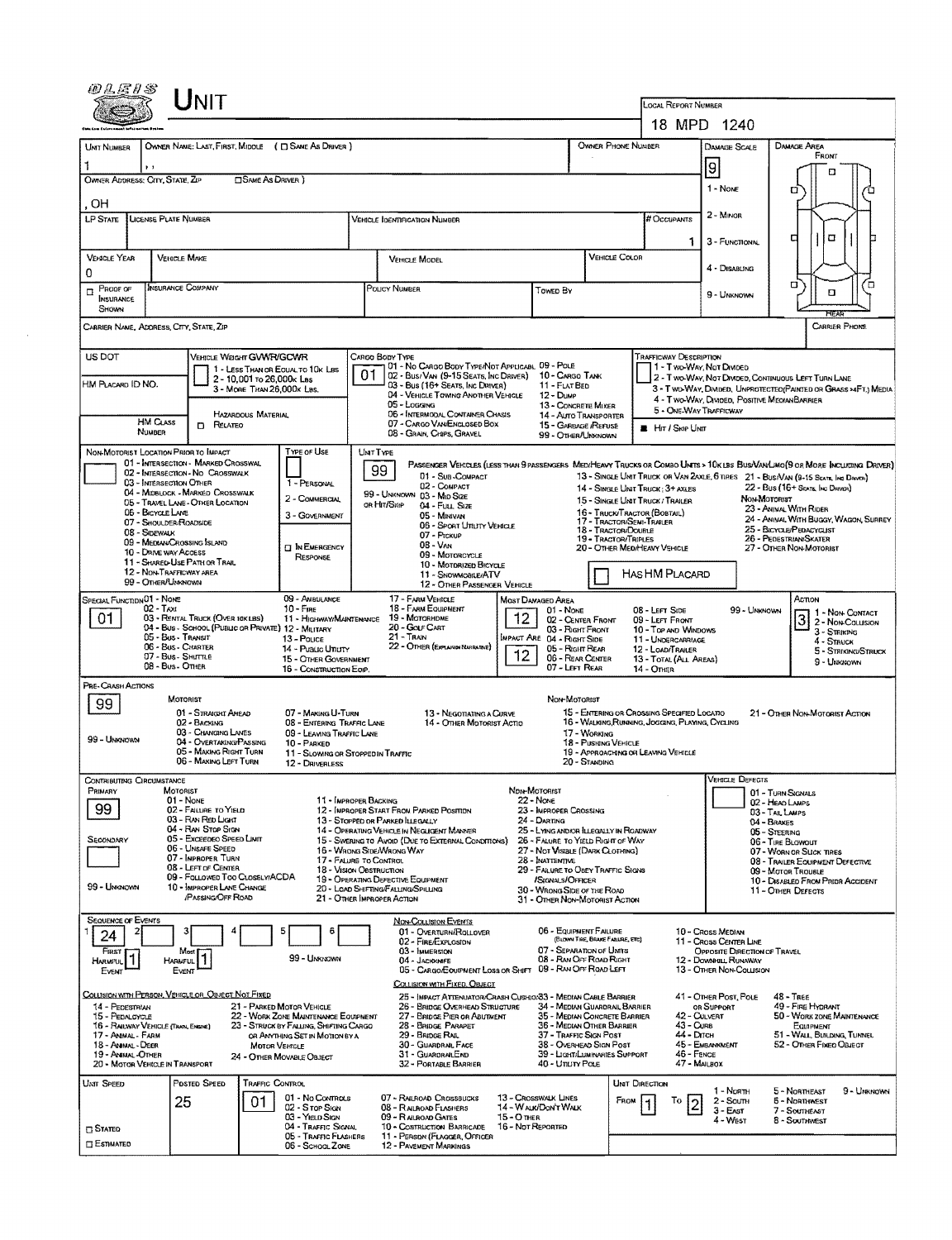| <i>©LE1S</i>                                  |                                                      |                                                               |         |                                           |                           |                                                                                    | <b>MOTORIST / NON-MOTORIST / OCCUPANT</b>                                                                         |                                       |                                                                               |               |                                                                                                       |                                                                                 |                       |                                                                                         |                         |                             |
|-----------------------------------------------|------------------------------------------------------|---------------------------------------------------------------|---------|-------------------------------------------|---------------------------|------------------------------------------------------------------------------------|-------------------------------------------------------------------------------------------------------------------|---------------------------------------|-------------------------------------------------------------------------------|---------------|-------------------------------------------------------------------------------------------------------|---------------------------------------------------------------------------------|-----------------------|-----------------------------------------------------------------------------------------|-------------------------|-----------------------------|
|                                               |                                                      |                                                               |         |                                           |                           |                                                                                    |                                                                                                                   |                                       |                                                                               |               |                                                                                                       | <b>LOCAL REPORT NUMBER</b><br>18 MPD 1240                                       |                       |                                                                                         |                         |                             |
|                                               | UNIT NUMBER   NAME: LAST, FIRST, MIDDLE              |                                                               |         |                                           |                           |                                                                                    |                                                                                                                   |                                       |                                                                               | DATE OF BIRTH |                                                                                                       |                                                                                 |                       | AGE                                                                                     | GENDER                  |                             |
|                                               |                                                      |                                                               |         |                                           |                           |                                                                                    |                                                                                                                   |                                       |                                                                               |               |                                                                                                       |                                                                                 |                       |                                                                                         |                         | F - FEMALE<br>M - MALE      |
| ADDRESS, CITY, STATE, ZIP                     |                                                      |                                                               |         |                                           |                           |                                                                                    |                                                                                                                   |                                       |                                                                               |               |                                                                                                       | CONTACT PHONE - INCLUDE AREA CODE                                               |                       |                                                                                         |                         |                             |
| OH<br>NJURIES                                 | Injured Taken By                                     | <b>EMS AGENCY</b>                                             |         |                                           |                           |                                                                                    | Medical Facility Indired Taken To                                                                                 |                                       | <b>SAFETY EQUIPMENT USED</b>                                                  |               |                                                                                                       |                                                                                 |                       | DOT COMPLIANT SEATING POSITION AIR BAG USAGE EJECTION TRAPPED                           |                         |                             |
|                                               |                                                      |                                                               |         |                                           |                           |                                                                                    |                                                                                                                   | 99                                    |                                                                               |               | MOTORCYCLE<br>HELMET                                                                                  |                                                                                 |                       |                                                                                         |                         |                             |
| OL State                                      | <b>OPERATOR LICENSE NUMBER</b>                       |                                                               | OL Cuss | No<br>$\blacksquare$ Vajd                 | M/C<br>$\Pi_{\text{Evo}}$ | CONDITION                                                                          | ALCOHDL/DRUG SUSPECTED ALCOHOL TEST STATUS ALCOHOL TEST TYPE ALCOHOL TEST VALUE DRUG TEST STATUS                  |                                       |                                                                               |               |                                                                                                       |                                                                                 |                       |                                                                                         |                         | Drug Test Type              |
|                                               |                                                      |                                                               |         | Dı.                                       |                           | $\vert$ 1                                                                          |                                                                                                                   |                                       |                                                                               |               |                                                                                                       |                                                                                 |                       | 1                                                                                       |                         |                             |
| <b>OFFENSE CHARGED</b>                        |                                                      | (I LOCAL CODE)                                                |         | <b>OFFENSE DESCRIPTION</b>                |                           |                                                                                    |                                                                                                                   |                                       | Citation Number                                                               |               |                                                                                                       |                                                                                 | <b>DEVICE</b><br>Usen | HANDS-FREE                                                                              |                         | DRIVER DISTRACTED BY        |
|                                               | Unit Number   Name: Last, First, Middle              |                                                               |         |                                           |                           |                                                                                    |                                                                                                                   |                                       |                                                                               | DATE OF BIRTH |                                                                                                       |                                                                                 | Age<br>Gender         |                                                                                         | F - FEMALE              |                             |
|                                               |                                                      |                                                               |         |                                           |                           |                                                                                    |                                                                                                                   |                                       |                                                                               |               |                                                                                                       |                                                                                 |                       |                                                                                         |                         | M - MALE                    |
| Address, City, State, Zip                     |                                                      |                                                               |         |                                           |                           |                                                                                    |                                                                                                                   |                                       |                                                                               |               |                                                                                                       | CONTACT PHONE - INCLUDE AREA CODE                                               |                       |                                                                                         |                         |                             |
| MJURIES                                       |                                                      | INJURED TAKEN BY EMS AGENCY                                   |         |                                           |                           |                                                                                    | MEDICAL FACILITY INJURED TAKEN TO                                                                                 |                                       | SAFETY EQUIPMENT USED                                                         |               |                                                                                                       |                                                                                 |                       | DOT COMPLIANT SEATING POSITION AIR BAG USAGE EJECTION IT RAPPED                         |                         |                             |
|                                               |                                                      |                                                               |         |                                           |                           |                                                                                    |                                                                                                                   |                                       |                                                                               |               | MOTORCYCLE<br>HELMET                                                                                  |                                                                                 |                       |                                                                                         |                         |                             |
| <b>OL STATE</b>                               | OPERATOR LICENSE NUMBER                              |                                                               | OL Cuss | No<br><b>CIVALID</b>                      | M/C<br>I¤ <sub>Erd</sub>  | CONDITION                                                                          | ALCONOLIDRUG SUSPECTED ALCONOL TEST STATUS ALCONOL TEST TYPE ALCONOL TEST VALUE DRUG TEST STATUS   DRUG TEST TYPE |                                       |                                                                               |               |                                                                                                       |                                                                                 |                       |                                                                                         |                         |                             |
|                                               | OFFENSE CHARGED ( [ LOCAL COOE)                      |                                                               |         | Dı,<br><b>OFFENSE DESCRIPTION</b>         |                           |                                                                                    |                                                                                                                   |                                       | Citation Number                                                               |               |                                                                                                       |                                                                                 |                       | <b>HANDS-FREE</b>                                                                       |                         | <b>DRIVER DISTRACTED BY</b> |
|                                               |                                                      |                                                               |         |                                           |                           |                                                                                    |                                                                                                                   |                                       |                                                                               |               |                                                                                                       |                                                                                 | $\Box$ Device<br>Used |                                                                                         |                         |                             |
| <b>INJURIES</b>                               |                                                      | INJURED TAKEN BY                                              |         |                                           |                           | <b>SAFETY EQUIPMENT USED</b>                                                       | 167                                                                                                               |                                       | 99 - UNKNOVIN SAFETY EQUIPMENT                                                |               |                                                                                                       |                                                                                 |                       |                                                                                         | Steep.                  |                             |
| 2 - Possible                                  | 1 - No INJURY / NONE REPORTE<br>3-NON-INCAPACITATING | 1 - Not Transported 7<br><b>TREATED AT SCENE</b><br>$2 - EMS$ |         |                                           | MOTORIST                  | 01 - NONE USED VEHICLE OCCUPANT                                                    |                                                                                                                   |                                       | 05 - Child Restraint System-Forward Facing. 09 - None Used                    |               |                                                                                                       | Non-Motorist                                                                    |                       |                                                                                         | 12 - REFLECTIVE COATING |                             |
| 4 - Incapacitating<br>$5$ - Fatal, $\sqrt{ }$ |                                                      | 3 - Pouce<br>$4 -$ Othen                                      |         |                                           |                           | 02 - SHOULDER BELT ONLY USED<br>03 - LAP BELT ONLY USED                            | 04 - S HOULDER AND LAP BELT ONLY USED                                                                             | 07 - Booster Seat<br>08 - HELMET USED | 06 - CHILD RESTRAINT SYSTEM-REAR FACING                                       |               |                                                                                                       | 10 - Helmet Used<br>(ELBOWS, KIEES, ETC)                                        |                       | ∵: -∷ ∵13 - Ligemiwg<br>11 - PROTECTIVE PADS USED 14 - OTHER<br>াউস্ট্রেছ নু            |                         |                             |
| SEATING POSITION                              |                                                      | 9 - UNKNOWN                                                   |         |                                           |                           |                                                                                    |                                                                                                                   | 3.5K (                                |                                                                               |               |                                                                                                       |                                                                                 |                       | AIR BAG USAGE                                                                           |                         |                             |
|                                               | 02 - Front - Middle                                  | 01 - FRONT - LEFT SIDE (MOTORCYCLE DRIVER)                    |         | 08 - Third - Middle                       |                           | 07 - THIRD - LEFT SIDE (MOTOROYOLE SIDE CAR)                                       |                                                                                                                   |                                       | 12 - PASSENGER IN UNENCLOSED CARGO AREA<br><b>13 - TRAILING UNIT</b> $\ldots$ |               |                                                                                                       |                                                                                 |                       | 1 - Not Deployed<br>2 - DEPLOYED FRONT                                                  |                         |                             |
|                                               | 03 - Front - Fight Side<br>05 - Second - Middle      | 04 - SECOND - LEFT SIDE (MOTORCYLLE PASSEMER)                 |         | 09 - Third - Right Side                   |                           | 10 - SLEEPER SECTION OF CAB (TRUCK)<br>11 - PASSENGER IN OTHER ENGLOSED CARGO AREA |                                                                                                                   | 15 - Non-Motorist<br>16 - OTHER       | 14 - RIDING ON VEHICLE EXTERIOR (NON-TRAUDRELINT)                             |               |                                                                                                       |                                                                                 |                       | 3 - DEPLOYED SIDE<br>4 - DEPLOYED BOTH FRONTASIDE<br>5 - Not Applicable                 |                         |                             |
|                                               | 06 - Second - Right Side                             |                                                               |         |                                           |                           | (NOF TRAILING UNIT SUCH AS A BUS, PROCUP WITH CAP)                                 |                                                                                                                   | 99 - UNKNOWN                          |                                                                               |               |                                                                                                       |                                                                                 |                       | 9 - DEPLOYMENT UNKNOWN                                                                  |                         |                             |
| Елестюм -<br>1 - Not EJECTED                  |                                                      | <b>TRAPPED</b><br>1 - Not Trapped                             |         | <b>OPERATOR LICENSE CLASS</b><br>1-CLASSA |                           |                                                                                    | CONDITION<br>1 - APPARENTLY NORMAL                                                                                |                                       |                                                                               |               | 5 - FELL ASLEEP, FAINTED, FATIOUE                                                                     |                                                                                 | 1 - None              | ALCOHOL/DRUG SUSPECTED                                                                  |                         |                             |
| 2 - TOTALLY EJECTED<br>3 - PARTIALY E ECTED   |                                                      | 2 - EXTRIGATED BY<br><b>MECHANICAL MEANS</b>                  |         | 2 - CLASS B<br>3 - CLASS C                |                           |                                                                                    | 2 - PHYSICAL IMPAIRMENT<br>3 - EMOTIONI, (DEPRESSED, ANGRY, DISTURBE                                              | $\sigma_{\rm{e}}$                     |                                                                               |               | 6 - Under The Influence of ?<br>MEDICATIONS, DRUGS, ALCOHOL                                           |                                                                                 |                       | 2 - YES - ALCOHOL SUSPECTED<br>3 - Yes Han Norlupareo                                   |                         |                             |
| 4 - NOT APPLICABLE                            |                                                      | 3 - EXTRICATED BY<br>NON-MECHANICAL MEANS                     |         |                                           | 5 - MC/Moreo Only         | 4 - REGULAR CLASS (OVIDE TOT)<br>79                                                | $4 - \lambda$                                                                                                     |                                       |                                                                               | 7 - OTHER     |                                                                                                       | $\mathcal{P}_{\mathcal{N},\mathcal{N}_{\mathcal{S}^{\prime}}\times\mathcal{G}}$ |                       | 4 - Yes-Drugs Suspected<br>5 - YES ALCOHOL AND DRUGS SUSPECTED                          |                         |                             |
| ALCOHOL TEST STATUS<br>1 - Nove Given         |                                                      | $\langle \hat{z}_\mathrm{g} \rangle$<br>$^+$ 2                |         | ALCOHOL TEST TYPE<br>$1 - None$           |                           | DRUG TEST STATUS<br>1 - NONE GIVEN                                                 |                                                                                                                   | 것하시                                   | DRUG TEST TYPE<br>1 - None                                                    |               | DRIVER DISTRACTED BY A SALE<br>1 - No DISTRACTION REPORTED                                            |                                                                                 |                       | $\mathcal{G}(\mathcal{C}_1,\mathcal{C}_2)$<br>್ಲಾ ಅನ್ ಸ<br>6 - Ofher Inside The Ventale |                         |                             |
| 2 - Test, Refused                             |                                                      | 3 - TEST GIVEN, CONTAMINATED SAMPLE/UNUSABL                   |         | $2 - B$ LOOD<br>$3 -$ URINE $\cdot$       |                           | 2 - Test Rerusen                                                                   | 3 - TEST GIVEN, CONTAMINATED SAMPLE/UNUSABL                                                                       |                                       | $2 - B_{LOO0}$<br>$3 -$ URINE                                                 | $2 -$ PHONE   | -1229<br>3 - TEXTING/EMAILING                                                                         |                                                                                 |                       | 7 - EXTERNAL DISTRACTION                                                                |                         |                             |
|                                               | 4 - TEST GIVEN, RESULTS KNOWN                        | 5 - Test Given, Results Unknown                               |         | 4 - BREATH<br>5 - OTHER                   |                           |                                                                                    | 4 - TEST GIVEN, RESULTS KNOWN<br>5. TEST GIVEN, RESULTS UNKNOWNS COLLECT                                          |                                       | 4 - OTHER-<br>3. P                                                            |               | 4 - ELCTRONIC COMMUNICATION DEVICE<br>5 - OTHER ELECTRONIC DEVICE<br>(NAVIGATION DEVICE, RADIO, DVD). |                                                                                 |                       |                                                                                         |                         |                             |
|                                               | Unit Number   Name: Last, First, Middle              |                                                               |         |                                           |                           |                                                                                    |                                                                                                                   |                                       |                                                                               |               | DATE OF BIRTH                                                                                         |                                                                                 |                       | AGE                                                                                     | GENDER                  | F - FEMALE<br>M - MALE      |
| ADDRESS, CITY, STATE, ZIP                     |                                                      |                                                               |         |                                           |                           |                                                                                    |                                                                                                                   |                                       |                                                                               |               |                                                                                                       | CONTACT PHONE - INCLUDE AREA CODE                                               |                       |                                                                                         |                         |                             |
|                                               |                                                      |                                                               |         |                                           |                           |                                                                                    |                                                                                                                   |                                       |                                                                               |               |                                                                                                       |                                                                                 |                       |                                                                                         |                         |                             |
| NJURIES                                       | INJURED TAKEN BY                                     | <b>EMS AGENCY</b>                                             |         |                                           |                           |                                                                                    | MEDICAL FACILITY INJURED TAKEN TO                                                                                 |                                       | <b>SAFETY EQUIPMENT USED</b>                                                  | DOT           | COMPLIANT<br>MOTORCYCLE                                                                               | <b>SEATING POSTTION</b>                                                         |                       | AR BAG USAGE EJECTION                                                                   |                         | TRAPPED                     |
|                                               | UNIT NUMBER   NAME: LAST, FIRST, MIDDLE              |                                                               |         |                                           |                           |                                                                                    |                                                                                                                   |                                       |                                                                               |               | HELMET<br><b>DATE OF BIRTH</b>                                                                        |                                                                                 |                       | AGE                                                                                     | GENDER                  |                             |
|                                               |                                                      |                                                               |         |                                           |                           |                                                                                    |                                                                                                                   |                                       |                                                                               |               |                                                                                                       |                                                                                 |                       |                                                                                         |                         | F - FEMALE<br>M - MALE      |
| ADDRESS, CITY, STATE, ZIP                     |                                                      |                                                               |         |                                           |                           |                                                                                    |                                                                                                                   |                                       |                                                                               |               |                                                                                                       | CONTACT PHONE - INCLUDE AREA CODE                                               |                       |                                                                                         |                         |                             |
| INJURIES                                      | <b>INJURED TAKEN BY</b>                              | <b>EMS AGENCY</b>                                             |         |                                           |                           |                                                                                    | MEDICAL FACILITY INJURED TAKEN TO                                                                                 |                                       | <b>SAFETY EQUIPMENT USED</b>                                                  | DOT.          |                                                                                                       |                                                                                 |                       | SEATING POSITION AIR BAG USAGE EJECTION TRAPPED                                         |                         |                             |
|                                               |                                                      |                                                               |         |                                           |                           |                                                                                    |                                                                                                                   |                                       |                                                                               |               | COMPLIANT<br>MOTORCYCLE                                                                               |                                                                                 |                       |                                                                                         |                         |                             |
|                                               |                                                      |                                                               |         |                                           |                           |                                                                                    |                                                                                                                   |                                       |                                                                               |               | HELMET                                                                                                |                                                                                 |                       |                                                                                         |                         |                             |